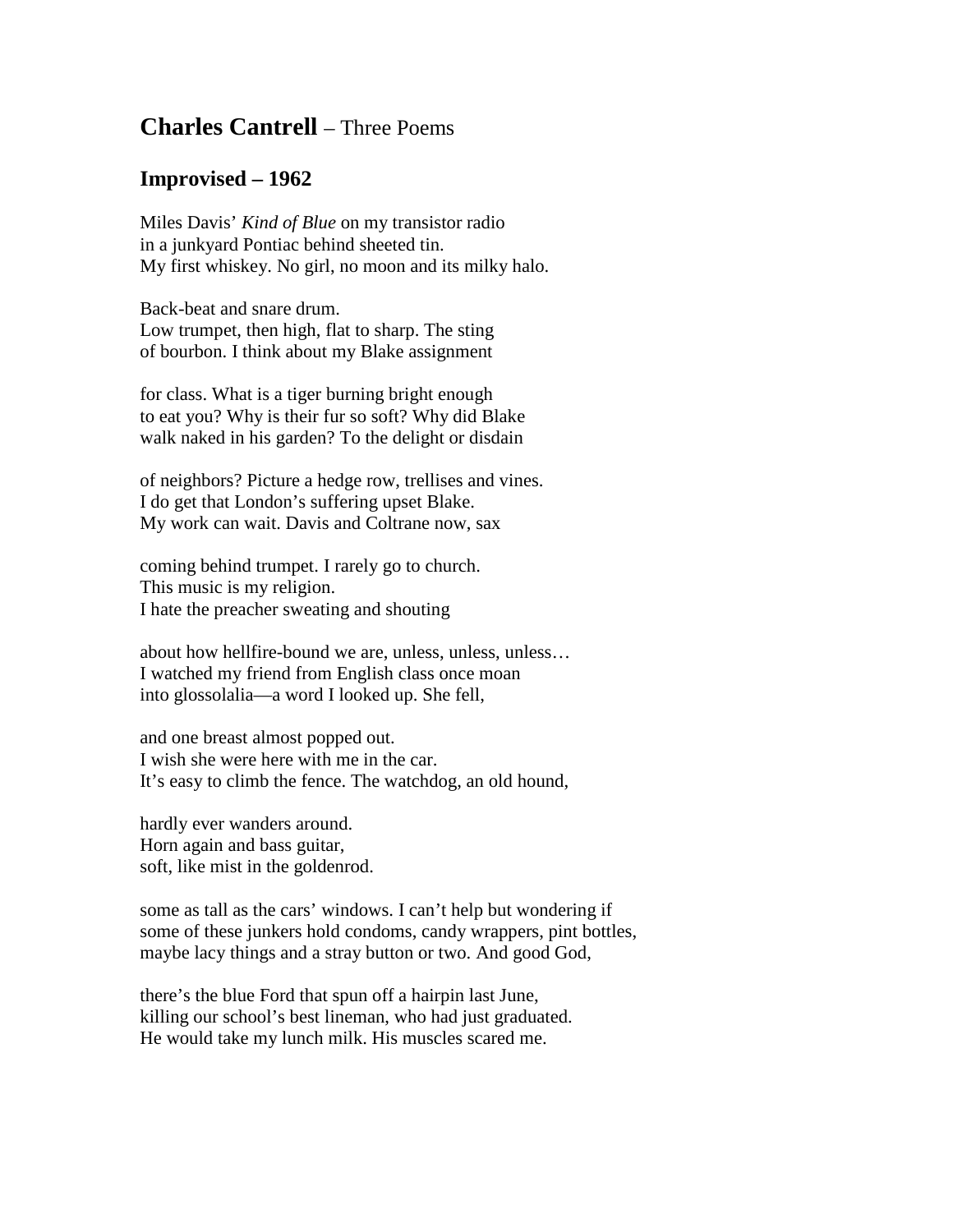If he and I make it to heaven, I'll avoid him. How close is this music to God? Was God ever blue? Purple loosestrife and blue chicory nudge my Pontiac's wheel wells. A Chicago station is playing

the full album. The next track starts high-pitch trumpet and fast-fingered piano. I'm almost drunk. Loon calls in a nearby lake, almost the way a horn can cry or wail. The trumpet slows

and the piano fades to a few notes. The horn stops, but the piano again. Flat tires, no tires, sour-smelling upholstery. Music and a world in a grain of sand.

I love it. Moonlight and fog in an empty bottle, swirling. I could dance naked in the weeds. Jesus wouldn't care—the real Jesus the preacher rarely talks about.

It's after midnight. My mother, a widow, is somewhere drinking and carousing. Who knows how long she will be gone? I know how to cook, but beans, soda crackers and sardines,

with soda pop will do. Piano's low tunes back-up quick riffs on the horn. Maybe life, or at least some burning phrases, is improvised.

A two-note and a passing over to a complex crescendo, then diminuendo. I could dance, even though this music makes me sit still for the surprises.

Come home with me, poetry-loving girl, and I won't have to contemplate Blake and how he dealt with his kind of blues: awful blue,

full moon blue, head-spinning blue, seeing those with "mind-forged manacles," who care less about the poor or the weak—forever blue.

## **Polio Summer**

Because polio floated its crippling demise, I leapt over rainbow-colored oil-slick puddles. No more barefoot in the rain. And though I didn't drink rainwater in the barrel behind an abandoned bar, on a dare Eddie did, swallowing mosquito larvae, I guess. One day, trying to pop pigeons on the bar's roof with rocks,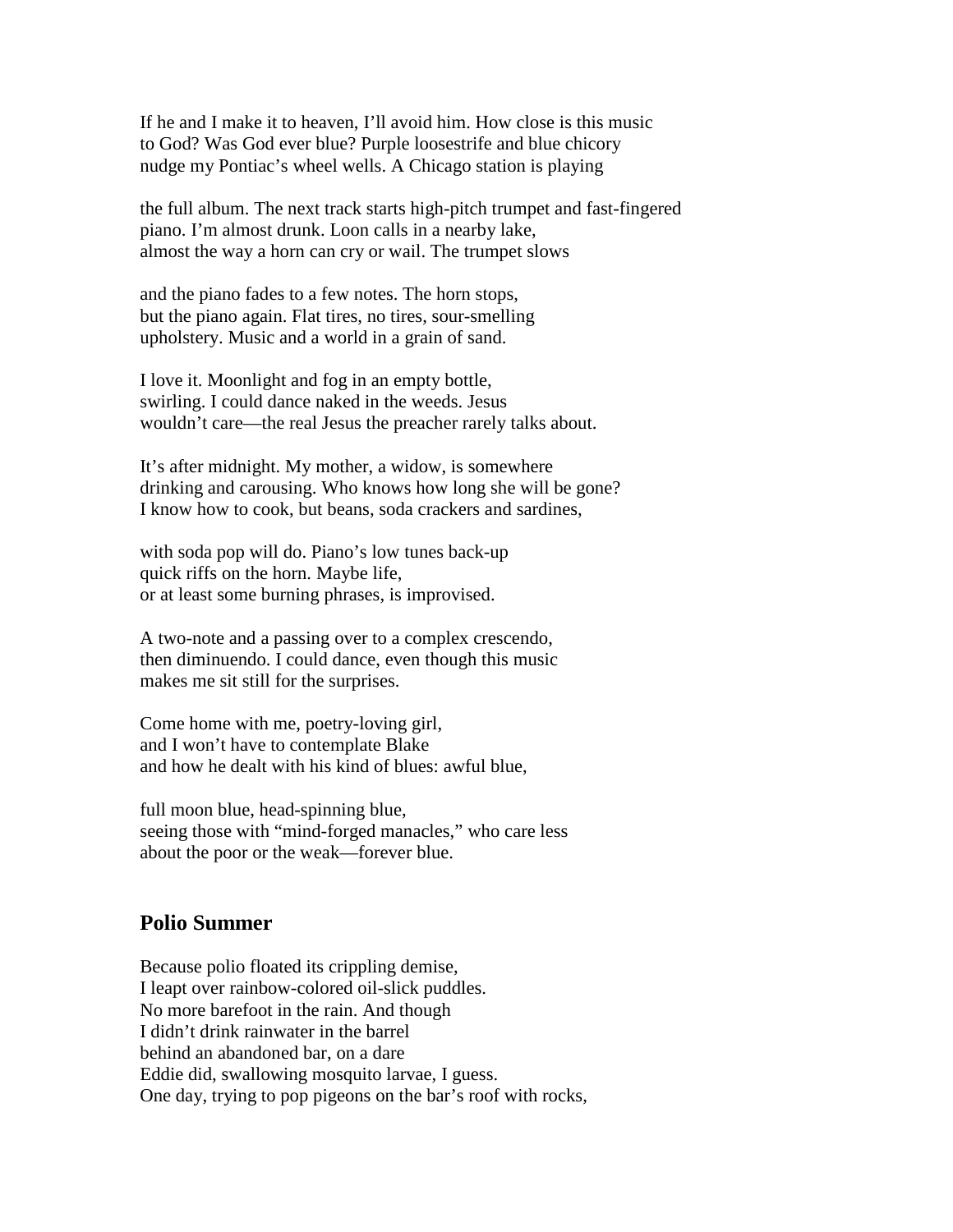we watched a woman in a tight red dress stroll by, mumbling. Eddie yelled, "She's speaking in tongues, and she's crazy." "You boys goin' to hell," she shouted and stuck out her tongue. I asked my mother if the red dress woman could get polio. "Don't know," my mother said. "But she is a kind of disease." Paula, next door, ended up in an iron lung. I laced my sneakers tighter and tried not to be afraid. "Even the rain is dangerous," said my mother. I didn't believe her. Red dress woman, this time jet black, limped by our house one Sunday. "Prostitute," my mother said, "always working." "Pros-what?" I said. "You don't need to know," said my mother. I looked up the p-word and tested it on Eddie, who barked, "You mean *whore.* I hear she'll do it for a cigarette or a stick of gum." I wondered if polio made you limp. I looked up polio and wrote it down. I looked up nearby words and liked the feel of pen in hand, liked the whorls and dips of letters, loved sounding out those words: *prosaic, protagonist, protean…*

## **From the Porch**

Chet and I were munching candy shaped like stars. The moon grinned at us, but it had no teeth. My mother, who thought she had cancer, yelled from the screen door, *Go easy on the candy, or you'll get sugar teeth.* "She means rotten," Chet said.

The beards of the live oaks needed trimming. I don't know why I noticed things like that. A bulldozer in the lot, where a laundromat would rise beside Vito's Pizza, looked like a yellow rhino.